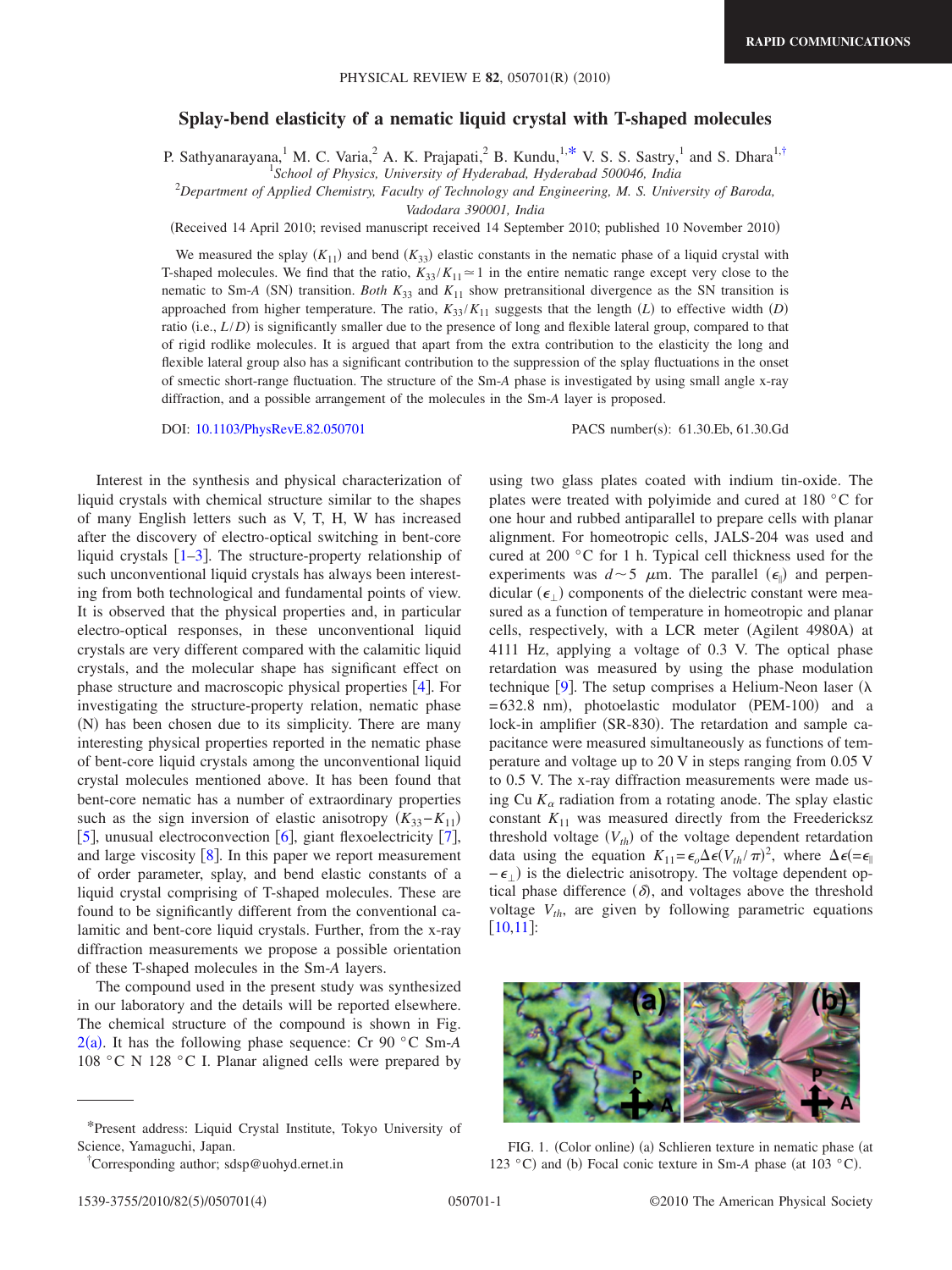<span id="page-1-2"></span><span id="page-1-1"></span>SATHYANARAYANA *et al.* 2010) **PHYSICAL REVIEW E 82**, 050701(R) (2010)

$$
\frac{V}{V_{th}} = \frac{2}{\pi} \sqrt{1 + \gamma \sin^2(\phi_m)} \int_0^{\pi/2} \sqrt{\frac{1 + \kappa \sin^2(\phi_m) \sin^2(\psi)}{[1 + \gamma \sin^2(\phi_m) \sin^2(\psi)][1 - \sin^2(\phi_m) \sin^2(\psi)]}} d\psi,
$$
\n(1)

$$
\delta = 2\pi \frac{n_e d}{\lambda} \times \left\{ \frac{\int_0^{\pi/2} \sqrt{\frac{[1 + \gamma \sin^2(\phi_m) \sin^2(\psi)][1 + \kappa \sin^2(\phi_m) \sin^2(\psi)]}{[1 - \sin^2(\phi_m) \sin^2(\psi)][1 + \nu \sin^2(\phi_m) \sin^2(\psi)]}}{\int_0^{\pi/2} \sqrt{\frac{[1 + \gamma \sin^2(\phi_m) \sin^2(\psi)][1 + \kappa \sin^2(\phi_m) \sin^2(\psi)]}{[1 - \sin^2(\phi_m) \sin^2(\psi)]}} d\psi} - \frac{n_e}{n_e} \right\},
$$
(2)

where *d* is the cell thickness,  $\phi_m$  is the tilt angle at the middle of the cell and the other terms of the reduced quantities are:  $\gamma = \frac{\epsilon_{\parallel}}{\epsilon_{\perp}}$  $\frac{\epsilon_{\parallel}}{\epsilon_{\perp}}-1$ ,  $\kappa = \frac{K_{33}}{K_{11}}-1$ ,  $\nu = \frac{n_e^2}{n_o^2}$ tities are:  $\gamma = \frac{e_1}{\epsilon_1} - 1$ ,  $\kappa = \frac{R_{33}}{K_{11}} - 1$ ,  $\nu = \frac{n_e}{n_e^2} - 1$ ,  $\sin(\phi)$ <br>= sin( $\phi_m$ )sin( $\psi$ ). The sample retardation at higher voltages are fitted to the above equations by an iterative procedure to get the bend elastic constant  $K_{33}$  [[10,](#page-3-8)[11](#page-3-9)].

A typical schlieren texture in the nematic phase at 123 °C and a focal conic texture in the Sm-*A* phase at 103 °C are shown in Fig. [1.](#page-0-2) A uniform planar alignment of the director  $(n)$  is obtained in rubbed cells. The variation of birefringence  $(\Delta n)$  in the N and the Sm-*A* phase as a function of temperature is shown in Fig.  $2(a)$  $2(a)$ .  $\Delta n$  develops sharply at the NI phase transition as expected and gradually increases as the temperature decreases in the N phase. A significant increase in  $\Delta n$  is also observed in the Sm-A phase (below 108 °C). The temperature dependent  $\Delta n$  in N liquid crystals can be

<span id="page-1-0"></span>

FIG. 2. (Color online) (a) Variation of birefringence  $(\Delta n)$  and order parameter (S) as a function of temperature. Chemical structure and the energy minimized structure obtained from quantum chemical calculations using GAUSSIAN-03 (inset). (b) Variation of parallel  $(\epsilon_{\parallel})$  and perpendicular  $(\epsilon_{\perp})$  components of the dielectric constant and the dielectric anisotropy  $(\Delta \epsilon)$  as a function of temperature.

approximated by the formula  $\Delta n = \Delta n_o (1 - T/T^*)^{\beta}$ , where *T*<sup>\*</sup> and  $\beta$  are the adjustable fit parameters and  $\Delta n_{o}$  is the birefringence of the perfectly aligned sample. The equation fits well in the entire nematic range with fit parameters  $\Delta n_{o}$ =0.31 and  $\beta$ =0.21. The order parameter *S* was estimated using the relation  $S = \Delta n / \Delta n_o$ . The temperature variation of the calculated order parameter is also shown in Fig.  $2(a)$  $2(a)$ . The jump in the order parameter at the NI transition was 0.25 and it increases to 0.65 (at 95  $\degree$ C) with a significant increase  $\Delta S_{SN}$  ~ 0.06 (at 107 °C) in the Sm-*A* phase. There have been many experimental and theoretical studies on the N to Sm-*A* (SN) transition in compounds with rodlike molecules. The coupling between the smectic order parameter  $\psi$  and the fluctuations in the nematic order parameter *S* can cause a crossover toward a tricritical point leading to a first order transition as the McMillan parameter  $\alpha (=T_{SN}/T_{NI})$  ap-proaches 1 [[12](#page-3-10)]. The theoretical value of  $\alpha$  for the crossover to the tricritical point is  $\alpha \sim 0.83$ . However, the experimental value of  $\alpha$  is not universal and is slightly higher [[13](#page-3-11)], and it also depends on the type of the Sm- $A$  phase  $[14,15]$  $[14,15]$  $[14,15]$  $[14,15]$ . The value of  $\alpha$  for the present compound is 0.95 and is well above the tricritical point value. The large value of  $\Delta S_{\rm SN}$  $\sim$ 0.06) in addition to large  $\alpha$  suggests that the present SN transition is first order in nature. A small increase in *S* in the SN transition is also known in many other calamitic liquid crystals such as 8OCB (4-octyloxy 4'-cyanobiphenyl)  $[11]$  $[11]$  $[11]$ , 8CB (4-octyl-4'-cyanobiphenyl) [[10](#page-3-8)] and in some banana shaped compounds  $[5]$  $[5]$  $[5]$ . In the case of 8CB the jump in the order parameter  $\Delta S_{SN}$  is  $\sim 0.01$  and the SN transition is considered to be a weakly first order  $[16]$  $[16]$  $[16]$ . In the present compound  $\Delta S_{SN}$  (~0.06) is much larger than that of 8CB. We also measured the enthalpies of NI  $(\Delta H_{NI})$  and NS transitions  $(\Delta H_{SN})$  using a differential scanning calorimeter. They are  $\Delta H_{NI}$ =2.0 kJ/mol and  $\Delta H_{SN}$ =1.6 kJ/mol, respectively. Thus enthalpies of both these transitions are *comparable* for present compound whereas  $\Delta H_{SN}$  is  $\sim$ 11 and  $\sim$ 22 times smaller than  $\Delta H_{NI}$  in cases of 8CB and 8OCB, respectively [[17](#page-3-15)]. The large values of  $\Delta S_{SN}$  and enthalpy  $(\Delta H_{SN})$  further support first order nature of the SN transition.

The temperature variation of parallel  $(\epsilon_{\parallel})$  and perpendicular  $(\epsilon_{\perp})$  components of the dielectric constant is shown in Fig.  $2(b)$  $2(b)$ . The dielectric anisotropy is small and positive  $(\Delta \epsilon = 0.9$  at  $T = 115$  °C) in the N phase, and reduces in the Sm-*A* phase. The temperature dependent dielectric anisotropy is interpreted on the basis of the role of permanent dipoles and the molecular shape. The molecules have both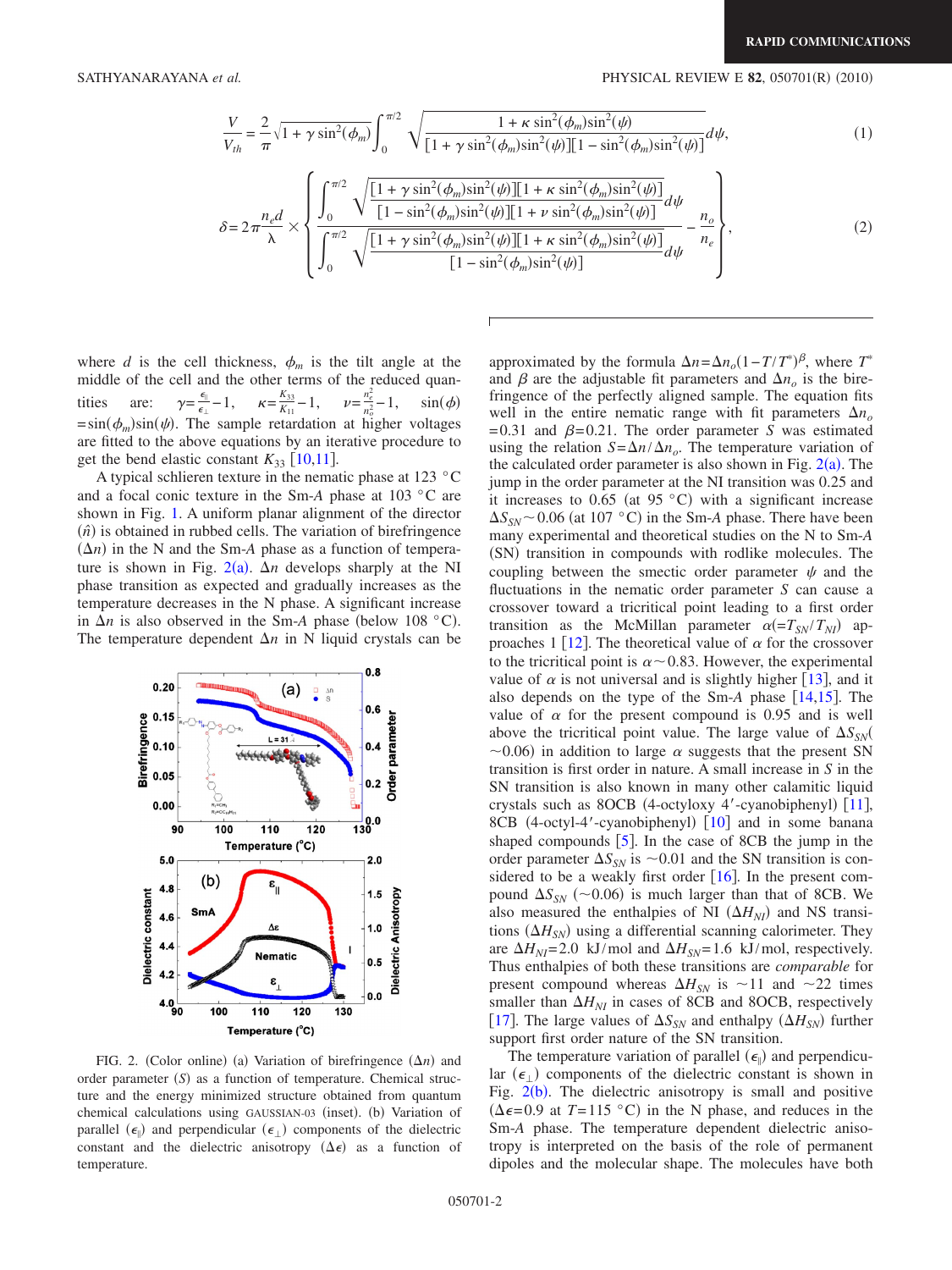<span id="page-2-0"></span>

FIG. 3. (Color online) (a) Variation of  $K_{11}$  and  $K_{33}$  as a function of temperature. Dashed line is a theoretical fit to  $K_{33} = K_{33}^0$  $+A[(T/T_{NS})-1]^{-x}$ . (Inset) Retardation as a function of applied volt-age at [1](#page-1-2)26 °C. Continuous line is a theoretical fit to Eqs.  $(1)$  and ([2](#page-1-1)). (b) (i) Schematic of the splay fluctuations at the onset of shortrange smectic order. Note the tilting of the molecule (splay deformation) is associated with a change in the layer spacing in  $(b)(II)$ .

longitudinal and transverse dipole components mainly due to the azo and ester linkages. The partial suppression of the transverse dipole moment in the nematic phase is made possible by largely unhindered rotations about the long molecular axis. This leads to a positive  $\Delta \epsilon$  in the N phase. In the Sm-*A* phase the dielectric anisotropy is reduced because the rotations about their long axes are more hindered due to the presence of a long side chain. This results in developing a quasimacroscopic transverse dipoles as suggested by Sathyanarayana *et al.* [[5](#page-3-3)]. Further, the increased in-layer dipolar correlation as reported by de Jeu *et al.* [[18](#page-3-16)] has significant contribution in reducing the dielectric anisotropy in the Sm-*A* phase.

To measure  $K_{11}$  and  $K_{33}$ , the optical phase difference  $(\Delta \phi = 2\pi \Delta nd/\lambda)$  of the sample was measured as a function of voltage. A typical variation of experimental data  $\Delta \phi$  at a temperature 1[2](#page-1-1)6  $\degree$ C and the best fit to Eq. (2) are shown in Fig.  $3(a)$  $3(a)$ .  $K_{11}$  was measured directly from the Freedericksz transition as mentioned earlier. The experimental data at higher voltage was fitted to the parametric equations [Eqs.  $(1)$  $(1)$  $(1)$  and  $(2)$  $(2)$  $(2)$ ] to get  $K_{33}$  as a fit parameter. The temperature dependent variation of both  $K_{11}$  and  $K_{33}$  is shown in Fig. [3](#page-2-0)(a). The variation of  $K_{33}$  near  $T_{NI}$  is proportional to  $S^2$  and  $K_{33}$  increases as the temperature is reduced similar to its variation as in the case of many calamitic liquid crystals, diverging rapidly as the SN transition is approached. Interestingly we find that the temperature dependence of  $K_{11}$  is the same as that of  $K_{33}$ . The ratio  $K_{33}/K_{11} \sim 1$  at all temperatures except very close to the SN transition. This ratio varies from 2 to 6 in case of rodlike molecules (e.g., 8OCB) as the temperature is reduced from the NI to the SN transition.  $K_{33}$ shows strong pretransitional divergence as predicted and is given by  $K_{33} = K_{33}^0 + A[(T/T_{NS}) - 1]^{-x}$  [[19](#page-3-17)], where  $K_{33}^0$  is the

## $(2010)$

background nematic contribution and  $x$  is the critical exponent. In the present compound  $x=1\pm0.09$  which is similar to the value reported for 8CB  $\lceil 10 \rceil$  $\lceil 10 \rceil$  $\lceil 10 \rceil$ . It is known that for rigid rodlike molecules  $K_{33}/K_{11} \sim L/D$  where  $L/D$  is the length to width ratio of the molecule  $\lceil 20 \rceil$  $\lceil 20 \rceil$  $\lceil 20 \rceil$ , and it is found to decrease when flexible groups are present in the molecules. Using a semiempirical relation for flexible molecules, the ratio  $K_{33}/K_{11}$  can be related to the molecular properties and is expressed as  $[20]$  $[20]$  $[20]$ :  $K_{33}/K_{11} = ([1 + \Delta - 3\Delta' P_4 / P_2]) / ([1 + \Delta$  $+4\Delta' P_4 / P_2$ ); where  $\Delta = (2R^2 - 2) / (7R^2 + 20)$ ,  $\Delta' = 9(3R^2)$  $-8$ /16(7*R*<sup>2</sup>+20). *R*=(*L*−*D*)/*D*, where *L* and *D* are the length and width of the molecule. Since the molecules have long flexible lateral group, we calculated the radius of gyration along the long axis to estimate their width. It turns out that this width  $(\simeq 9 \text{ Å})$  is about a third of the experimentally measured length of the long  $\overline{ax}$  is (28.8 Å, discussed below), i.e.,  $L \approx 3D$ . Assuming  $P_4 / P_2$  is small (~0.1) and with *L*  $\approx$  3*D* (i.e.,  $R \approx$  2) and the ratio,  $K_{33}/K_{11} \approx 1$  which is close to the experimental value obtained [Fig.  $3(a)$  $3(a)$ ].

The divergence of  $K_{11}$  is a consequence of suppression of splay fluctuations as Sm-*A* phase is approached. This looks unusual since the splay fluctuations are taken to be compatible with the constant layer spacing requirement of smectics in conventional liquid crystals. However in the present case, the molecule has a long flexible lateral group and is undergoing largely unhindered rotations along the long axis. This seems to modify the aspect ratio of the molecules, effectively making it  $\sim$ 3 (i.e.,  $L \approx$ 3*D*), depicted as a cylinder in Fig.  $3(b)$  $3(b)$ -I. Splay fluctuations involving such objects lead to significant changes in the layer spacing as shown schematically in Fig.  $3(b)$  $3(b)$ -II, necessitating relatively large elastic energy. Hence the splay fluctuations are considerably suppressed leading to the observed divergence in  $K_{11}$ . Further, compared to more rigid molecules the flexible terminal alkyl chains and long flexible lateral groups have the potential to partially hinder the mutual sliding of the molecules along each other. The consequent close proximity of aromatic cores of neighboring molecules may also be responsible for larger effective width, thus supporting the experimental observations.

Finally we discuss the arrangement of T-shaped molecules in the smectic layers as suggested from the x-ray diffraction measurements. Typical intensity profile as a function of angle  $\vartheta$  is shown in Fig. [4.](#page-3-19) Two sharp reflections in the small-angle region with spacing 28.8 Å, 15.1 Å, as well as an additional broad diffuse wide-angle reflection at about 4.6 Å can be seen. Ratio of the two spacings 1: 0.5 clearly indicates a layered structure. Length of different segments of a single molecule was also estimated from energy minimized structure by considering different dihedral angles. The average length of the particular segment, containing three phenyl rings, azo and ester linkages with two terminal alkyl chains, is  $L \approx 31$  Å [Fig. [2](#page-1-0)(a)]. This suggests that *L* is parallel to the smectic layer normal and the flexible chains are randomly oriented in the plane of the smectic layer as schematically shown in Fig. [4.](#page-3-19) Slightly lower value of the experimentally measured length (i.e., 28.8 Å), compared to the computed *L* value  $(=31 \text{ Å})$  from the energy minimized structure, suggests that the molecules is not fully stretched in the Sm-*A* phase.

In conclusion, we measured elastic constants  $K_{11}$  and  $K_{33}$